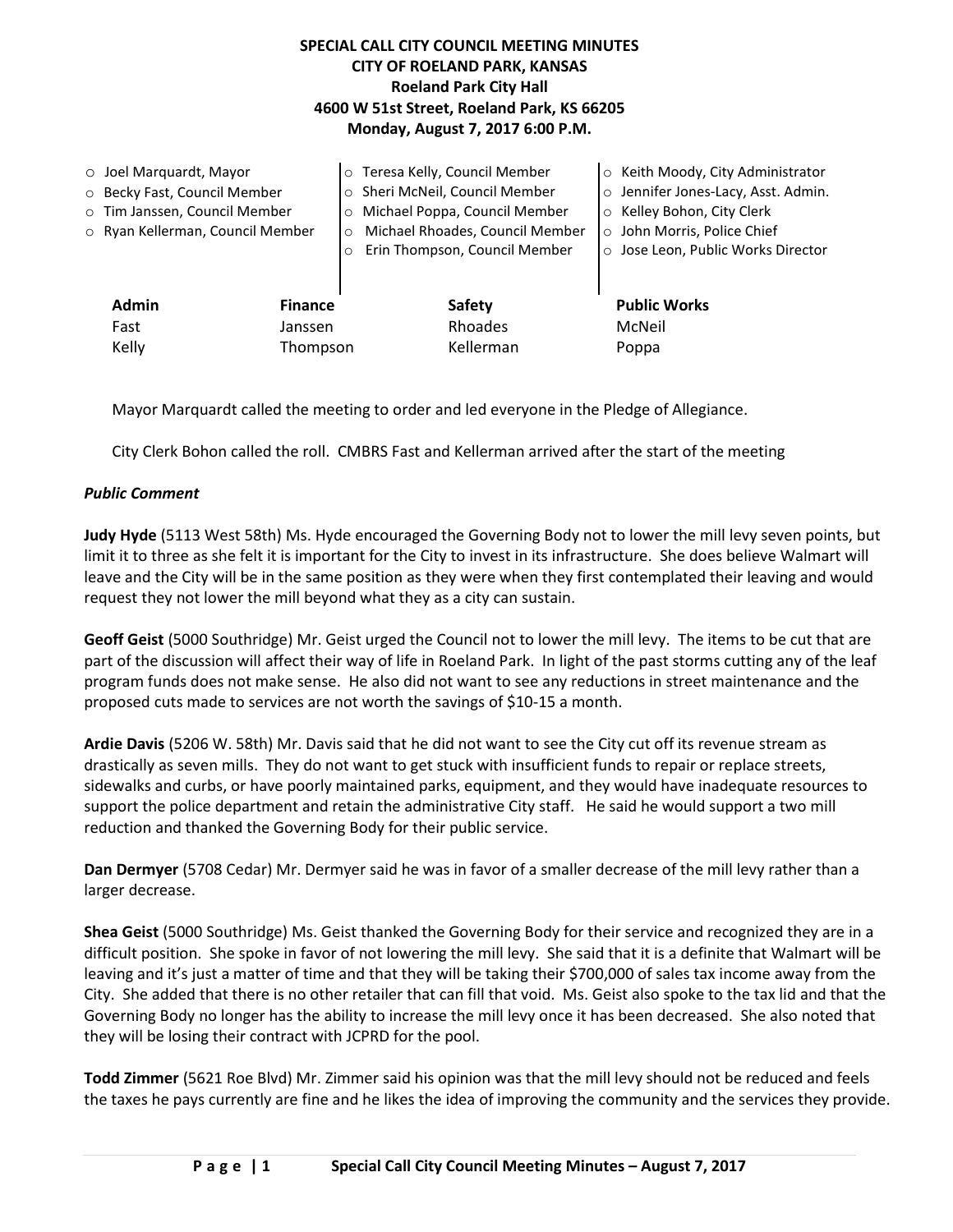**Gretchen Davis** (5206 W. 58th) Ms. Davis asked the Governing Body to be reasonable in their decrease of the mill levy and not to cut financial resources when the City has so many needs for improvement that are not even reflected in the budget. She would like to see beautification and again see plantings in the urns and islands around the City and that it has been many years since they were all planted. She would also like to see an increase of maintenance money to the parks as the \$20,000 currently budgeted is stretched too far for Public Works and the Parks Committee to meet all of their needs. Ms. Davis said trimming of the trees along the streets should be put back in the budget and also have funds budgeted to have animal control available on the weekends.

**James Haley** (4927 W. 57th) Mr. Haley supported the vision of the Council to save money in anticipation of Walmart leaving. In the 2018 budget he did not believe they should chop into that, especially the tennis court. He said it would be very short-sighted to do a seven-mill cut and then they'll need to raise it again and that would upset even more people.

**Greg Smith** (5511 Juniper) Mr. Smith said he did not want to see a seven mill reduction. He also stated that he likes to live in a city that provides a lot of amenities for its residents such as the leaf program. He does not want to live in a city that just provides the bare essentials. He also believes the funds should also be spent on road improvements.

(End of Public Comment)

# **I. ITEM**

# **A. 2018 Budget Review – Continued**

City Administrator Moody said that following the storm there was a section of storm sewer that failed off of 57th Street in the back yard of a resident. Information and pictures were provided to the Governing Body showing that the yard had settled above the storm sewer. They are getting cost estimates to do repairs as well trying to identify how best to address the issue. An estimate they have received is about \$360,000. This would not be a street related improvement and those capital improvement funds are not available. The Special Infrastructure Funds would be available as well as monies from the General Fund. Ms. Jones-Lacy did an alternative to the budget and has attached that to the budget that was sent out last week. It does reflect a 2½ mill decrease and the removal of wage-related expenses in the leaf assessment. The new attached version includes a way to find resources to repair the storm sewer. Ms. Jones-Lacy was able to move some of the street projects that have been shown in the Special Infrastructure Fund to the funds designated just for streets. This will then free up the resources in the Special Infrastructure Fund which can be used for stormwater repair. The updated funds remain in position through the three-year outlook.

They do show the repair occurring in 2017 and hope they can get it done that quickly. The sewer does not lie in the platted storm drainage easement. Before any work can be done, they would have to acquire easements from the property owners where the sewer has collapsed. It is a corrugated metal pipe and the bottom has rusted out. As a result, fast-moving water has siphoned away earth which caused the settlement above as the dirt around the pipe was washed away from the inside off of the bottom of the pipe.

Even with the update, this will not postpone other street improvements. The budget continues to show the streets that are in the five-year CIP staying in the year that they are reflected. The balance of the fund, however, is lower by moving those other streets in, but the ones already planned are not being postponed.

CMBR Kellerman received clarification that the goals they wanted are still included in the budget. He then asked for clarification on the condition of the corrugated metal pipe surrounding the failure area.

Public Works Director Leon said he has reviewed the area and the bottom of the pipe at the area being discussed is gone, but it is not broken. From the inlet at 5641 Roeland Drive there is a section of pipe that goes east towards Ash and a portion is corrugated metal pipe before it turns to concrete.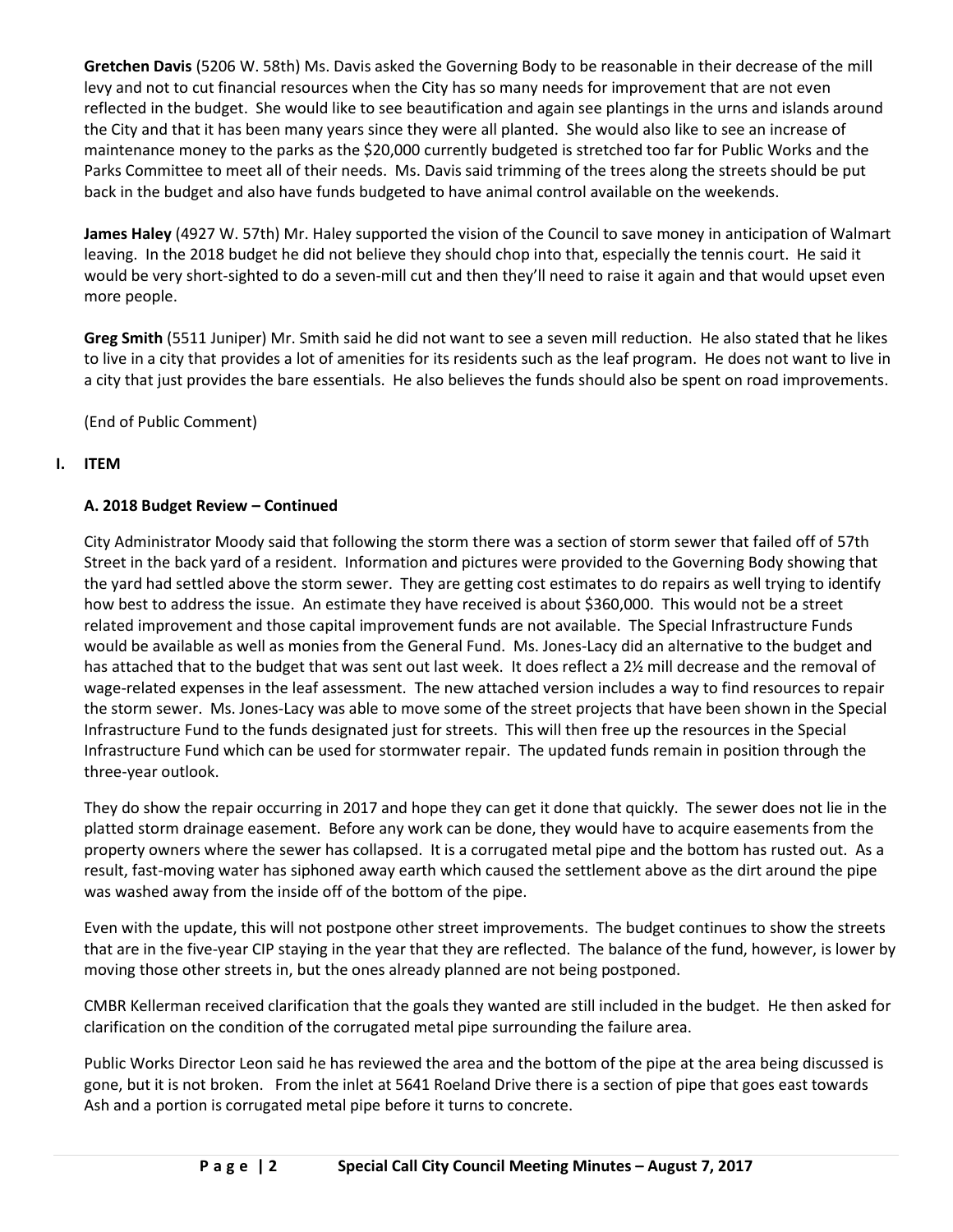City Administrator Moody said before any work can begin they need to establish an easement to allow them onto the property to do the repair and they need to clear up if it is a public storm sewer or a private storm sewer system. It is a project that would be available for SMAC funds, but that is a process that takes over a year. SMAC also does set aside funds for emergency repairs. Staff has also reviewed the video and they have noticed three areas that need improvement. Some of the areas might be suitable for a cured-in-place pipe lining process, but some spots are so bad they are not a good candidate for that option. It's also possible they could make some temporary repairs and wait to see if they receive SMAC funds in a year.

Public Works Director Leon said they could use some of the easement documents that Larkin has put together. City Administrator Moody added that Larkin had created designs for the replacement of other sections of pipe.

CMBR Rhoades asked if this was part of the stormwater project that was completed four years ago. Public Works Director Leon said it was one of the four projects and three of them were completed. This failed pipe is one that was not completed. CMBR Rhoades asked if some residents were charged for that when it was completed and others were not, and why would the entire City be charged for the completion of this project and not just the residents that it affects. He said that there were numerous people who did not pay for the project when it was done and most of them were on the Council.

CMBR Kelly said that was a bold statement for CMBR Rhoades to make.

CMBR Rhoades said he wanted an answer why the City would pay for the entire project when originally the people the project affected were required to contribute to the repairs.

City Administrator Moody said that is a fair question and the City has replaced other sewers where a portion was not assessed to the residents. When he reviews this project he sees it as functioning as a public storm sewer and it is already underground. In the projects where the residents contributed it was to close up a ditch for the enhancement of their property. Even though this storm sewer is not in the easement, the plat was intended to have stormwater running in this vicinity.

Mr. Moody did say the situation today is dangerous as there is a hole in someone's yard that needs to be addressed. Staff has shown the Council that they do have the resources available to them to make the repairs. If the Governing Body prefers that some portion be paid for by the property owners, then they can come up with a method of doing that.

CMBR Rhoades asked for the history of how the previous projects were funded. CMBR Fast said it was approved as RC 12-018 Stormwater Project. Many of the residents spoke in support of it and wanted to fund the project and the improvements that were a part of it. There was a movement that said there was no flooding. The resident on 57th Street was very vocal they were getting flooded, but the Council did not move forward with RC 12-018 and CMBR Kellerman led the movement against it.

CMBR Kellerman said that is not true and did not appreciate the accusation.

CMBR Rhoades asked for clarification that this problem is not a part of the original project. City Administrator Moody said the engineer he spoke with told him it was not part of the project.

Public Works Director Leon said there were four total projects.

(Inaudible; talking over one another)

City Administrator Moody said the attached report that notes this storm sewer system drains into the same basin as the original analysis. As far as the design they have, it was not part of that project.

Public Works Director Leon clarified CMBR Rhoades' question in that there are other big stormwater improvement projects that took place. CMBR Rhoades said those properties were assessed taxes for ten years.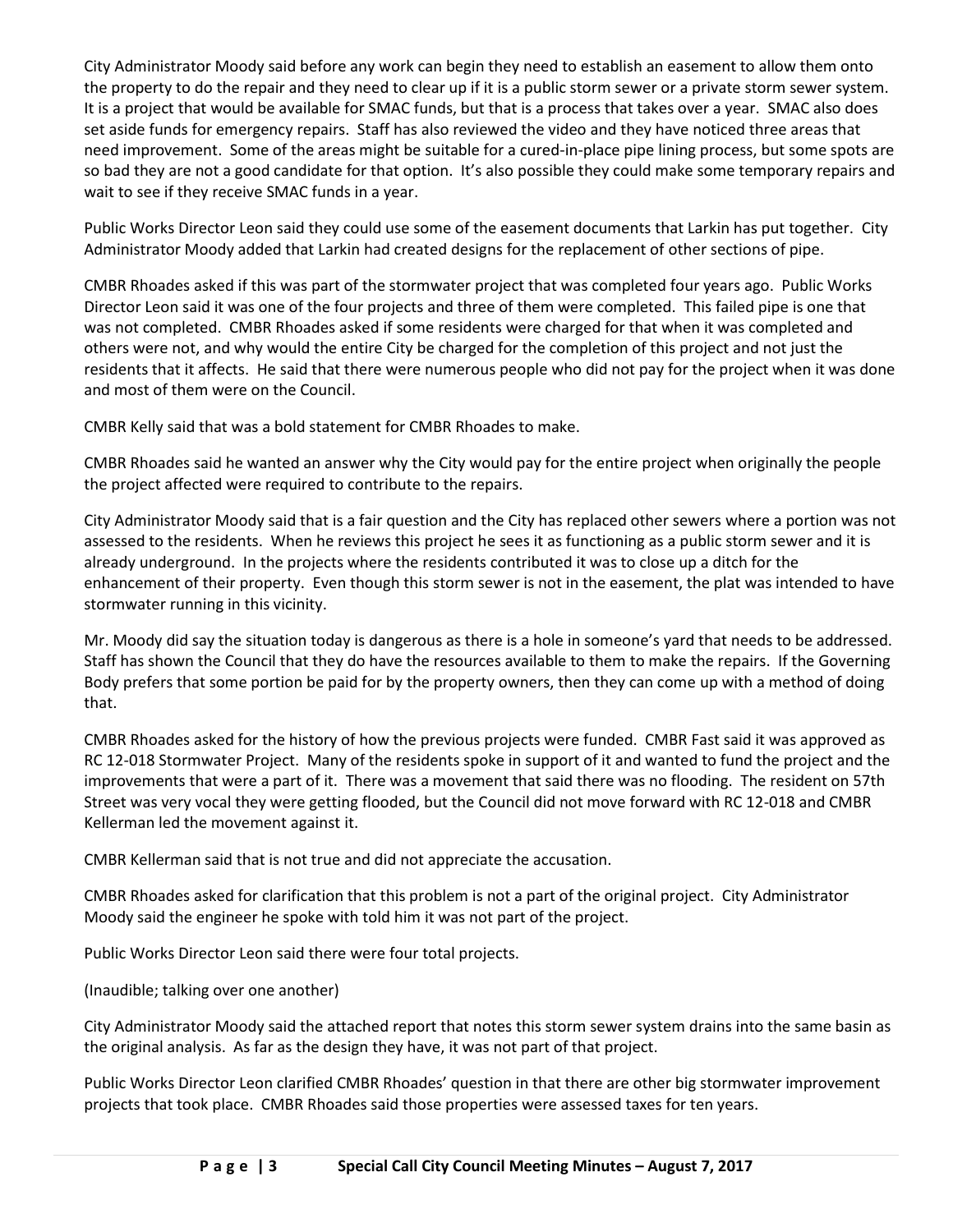(Public Works Director Leon and CMBR Rhoades talking over one another)

Public Works Director Leon said this location specifically is one part of the four projects and was a part of RC 12-018. The other projects are RC 12-012, 12-014, 12-013, those are in other neighborhoods. This location in the Cooper Creek neighborhood is RC 12-018 and is a project that did not take place.

CMBR Rhoades said he would like to know how those projects were all financed and why and the history behind it.

Mayor Marquardt said the discussion is with regards to the budget and the conversation is getting too deep and anticipated that they will probably not be able to make a decision on this element tonight.

CMBR McNeil said several years back there were major collapses around the area and they did have engineers come and look and inspect all of the corrugated pipe to prevent any further collapse. She asked whether they got to this area or they just did not see it. She could not understand how this was missed.

Public Works Director Leon said the sinkholes that happened occurred around the Elledge and Roe Lane area and that was the area of focus for further pipe inspections. With this project, the City was to do a large stormwater improvement project, but it received a lot of opposition, and the City took it off the table and nobody looked at it again.

CMBR McNeil reiterated that she believed that the engineers were supposed to inspect all of the corrugated metal pipe in the City.

Public Works Director Leon said he believed this is when they transitioned from one engineer to another. SKW was the engineer who did the inspections and perhaps they did not know that this project had corrugated metal pipe. Mr. Leon said he did not know it had metal pipe and had no reason to look at it until the sinkholes appeared. He added it is obvious the City is not fully aware of where all the corrugated metal pipe is in the City.

CMBR McNeil said that it's obvious that the inspection work was not completed and there may be a lot more areas in the city that are set up for another collapse.

Public Works Director Leon said they do not currently have all of their stormwater system documented and accounted for as far as what kind of material it is and what condition it is in. They are working their way there.

CMBR McNeil stated if all the corrugated pipe was supposed to have been checked out and it wasn't, someone should be held accountable. They were trying to avoid this same situation and are now back in it.

Public Works Director Leon reiterated that they did not know that corrugated metal pipe was down there in the neighborhood.

CMBR McNeil said they were charged with checking all the corrugated metal pipe and should have checked the city to see where the corrugated metal pipe was.

CMBR Fast said they can come back and look at the RC 12-018 at another meeting. She clarified that staff said the money is available in the infrastructure budget and they're able to move forward. They can review this issue at the next meeting.

City Administrator Moody said it's on the Workshop agenda for further discussion following the Council meeting. There is no need to make an amendment to the budget if they want to move forward with this project. Their intent was to show the Governing Body that this is where staff found the resources to do this project. With it being an emergency repair the City is likely going to front the money. If the Council would like to assess residents to recover a percentage of that, they can make the decision after the repair.

CMBR Kellerman said he helped out with opposing RC 12-018, but did not lead the charge.

CMBR Fast apologized to CMBR Kellerman.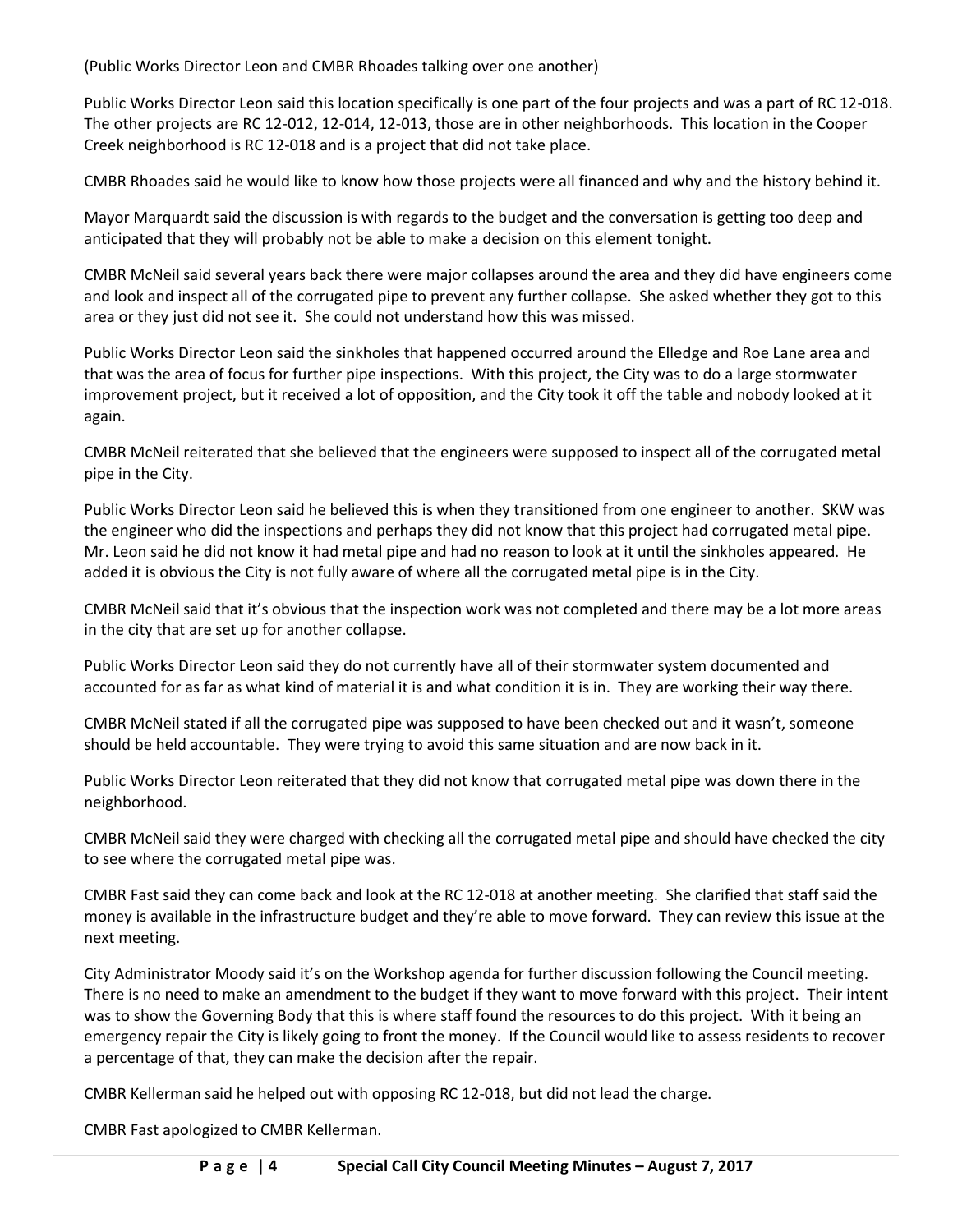CMBR Kellerman said it should not be the residents' responsibility to get the pipe repaired as it was placed in 1954- 1955, was put in by the City and the houses did not exist at that time.

Ms. Jones-Lacy clarified it is \$360,000 of new appropriation that would be added to the 2017 budget. That forces a shift of some existing expenses, but does not delay any expenses.

CMBR Thompson reiterated she would like to keep her motion and they can follow-up with a further discussion on the stormwater drainage project at a later time.

CMBR Rhoades addressed the pool costs. He said they need to make a decision now how much the City is willing to invest in the pool. City Administrator Moody said they are looking at a budget of 2.67 mills.

CMBR Poppa believes that the pool discussion does not need to be decided tonight, but they do need to decide what the budget should be for 2018, not 2019. He would like to go forward with the motion as presented.

CMBR Rhoades said it is a 2019 issue, but it affects this year as they go out in the CIP five and ten years by projecting forward. The City needs to decide whether they're going to spend the 2.67 mills to keep the pool open during the winter months for the small amount of residents that use it. If Johnson County wants to help keep the pool open that would be great.

CMBR Fast recommended CMBR Rhoades amend the motion so they can move forward in their discussions.

City Administrator Moody confirmed that the 2.67 mills equate to a summer-only operation and not operating in the winter.

CMBR Rhoades would like to see a 4.5 mill reduction with two of those mills reflecting a reduction in pool operations and with the compensating funds to come out of the fund balance for 2018 and a portion of 2019 when the contract with Johnson County ends.

CMBR McNeil stated that debt payments will drop dramatically by 2021. She equates the winter pool program with the leaf program in that she's been forced to pay for the leaf program and has never used it, and that there are those that pay for the pool that never use it. But Roeland Park is a community and it is available and a personal choice whether you want to use that. She added if the City stays on its current path, does not borrow more money, they should be good by 2021. CMBR McNeil said she would hate to see a drastic decision to close the pool in the wintertime and then being able to afford it in the long-run, and is a very serious decision.

**MOTION:** CMBR RHOADES MOVED AND CMBR JANSSEN SECONDED TO REDUCE THE MILL 4.5 PERCENT REFLECTING TWO MILLS FOR REDUCTION IN COSTS OF POOL OPERATIONS. (MOTION FAILS 3-5 WITH CMBRS FAST, MCNEIL, THOMPSON, KELLY AND POPPA VOTING NO.)

Poll the Council.

Fast - N McNeil - N Janssen - Y Rhoades - Y Kellerman - Y Thompson - N Kelly - N Poppa - N

CMBR Kellerman said he thought they had agreed to meet in the middle with a mill reduction of four and asked why there was a change of heart in giving relief to the residents.

CMBR Poppa said he believed the Council has come to a compromise by lowering the mill levy by 2.5, and also removing the wages associated with the leaf assessment out of the budget as well, which is in effect a reduction of cost of 3.1, which is closer to the mid-ground of four that CMBR Kellerman mentioned. With this they are still able to offer the same level of services.

CMBR McNeil said she is in favor of lowering the mill levy, but is not in support of dropping the winter pool. She is very much in favor of a compromise and believed she could be satisfied with a mill reduction in the threes.

CMBR Kellerman has asked if specific streets have been identified for the sidewalk program for 2018.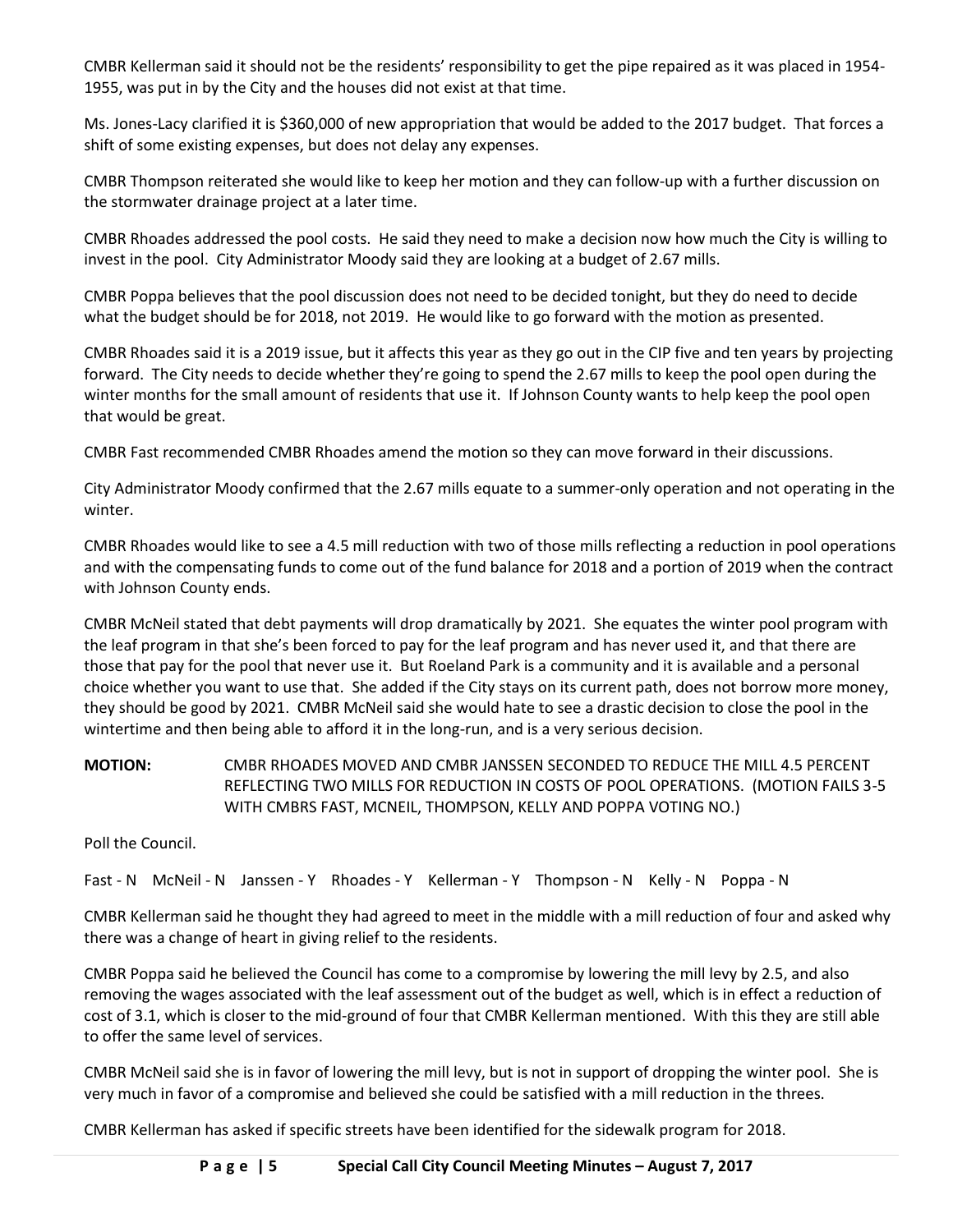City Administrator Moody said they are near completion of the sidewalk master plan originally developed in 2010.

CMBR Kellerman said they do not have the \$150,000 expense in front of them that equates to another two mills and moved to amend the motion to reduce the mill levy four points.

CMBR Thompson asked for clarification of where the funds would come from. CMBR Kellerman said the \$150,000 would come from the sidewalk program and he wanted to withdraw his objective that he placed three months ago and apply that \$150,000 towards the mill reduction.

City Administrator Moody said the \$150,000 budgeted is in a fund supported sales taxes not by property tax.

CMBR Kellerman said the money could be used towards lowering the mill levy.

CMBR Janssen requested to see the line item for the sidewalk fund. Ms. Jones-Lacy said the sidewalk project is in the Special Street Fund for \$130,000 that is funded from the 27A sales tax and it can be used for sidewalk and street improvements. This is an objective for a high priority sidewalk improvement. CMBR Kellerman made the suggestion to do a Johnson Drive sidewalk. And after Governing Body discussion it was decided to make it a high priority sidewalk improvement project as opposed to just Johnson specifically and that is where it is budgeted. This fund does support the Debt Service Fund. The Debt Service Fund is a property tax supported fund. The \$130,000 is a one-time project and is not an ongoing expense. If they choose to remove it in 2018, they would have to find somewhere to take it out in future years to compensate for the mill levy reduction.

CMBR Rhoades stated he seconded the motion so that there could be a discussion. He personally does not believe they should cut funding sidewalks and they could pull money from somewhere else and add more to the sidewalk. He said the City has had a windfall and property values are continuing to add up.

CMBR McNeil said she would hate to see the sidewalks removed even if they do not complete it in 2018. Johnson Drive would be her number one choice and would be adamantly opposed to any sidewalks constructed opposite to an existing sidewalk as that is a waste of money. She would only support sidewalks on streets that do not have them.

**MOTION:** CMBR KELLERMAN MOVED AND CMBR RHOADES SECONDED TO WITHDRAW THE SIDEWALK PROGRAM FOR 2018 AND REDUCE THE MILL LEVY FOUR POINTS. (MOTION FAILS 1-7 WITH CMBRS FAST, MCNEIL, JANSSEN, RHOADES, THOMPSON, KELLY AND POPPA VOTING NO.)

POLL THE COUNCIL

Fast – N McNeil – N Janssen – N Rhoades – N Kellerman – Y Thompson – N Kelly – N Poppa – N

**MOTION:** CMBR POPPA MOVED AND CMBR KELLY SECONDED TO CALL THE QUESTION. (MOTION FAILED 4-5 WITH CMBRS MCNEIL, JANSSEN, RHOADES, KELLERMAN AND MAYOR MARQUARDT VOTING NO.)

POLL THE COUNCIL

Fast – Y McNeil – N Janssen – N Rhoades – N Kellerman – N Thompson – Y Kelly – Y Poppa – Y

Mayor Marquardt - N

CMBR Rhoades believes they should exhaust the conversation before they vote on passing the budget.

CMBR McNeil said one of her main points of contention is they're a very small town physically and in population and cannot understand why it costs so much to live here. She recognized they do not have a lot of businesses, but she just feels like something is not balanced.

CMBR Poppa said he called the question to get a temperature of the Council.